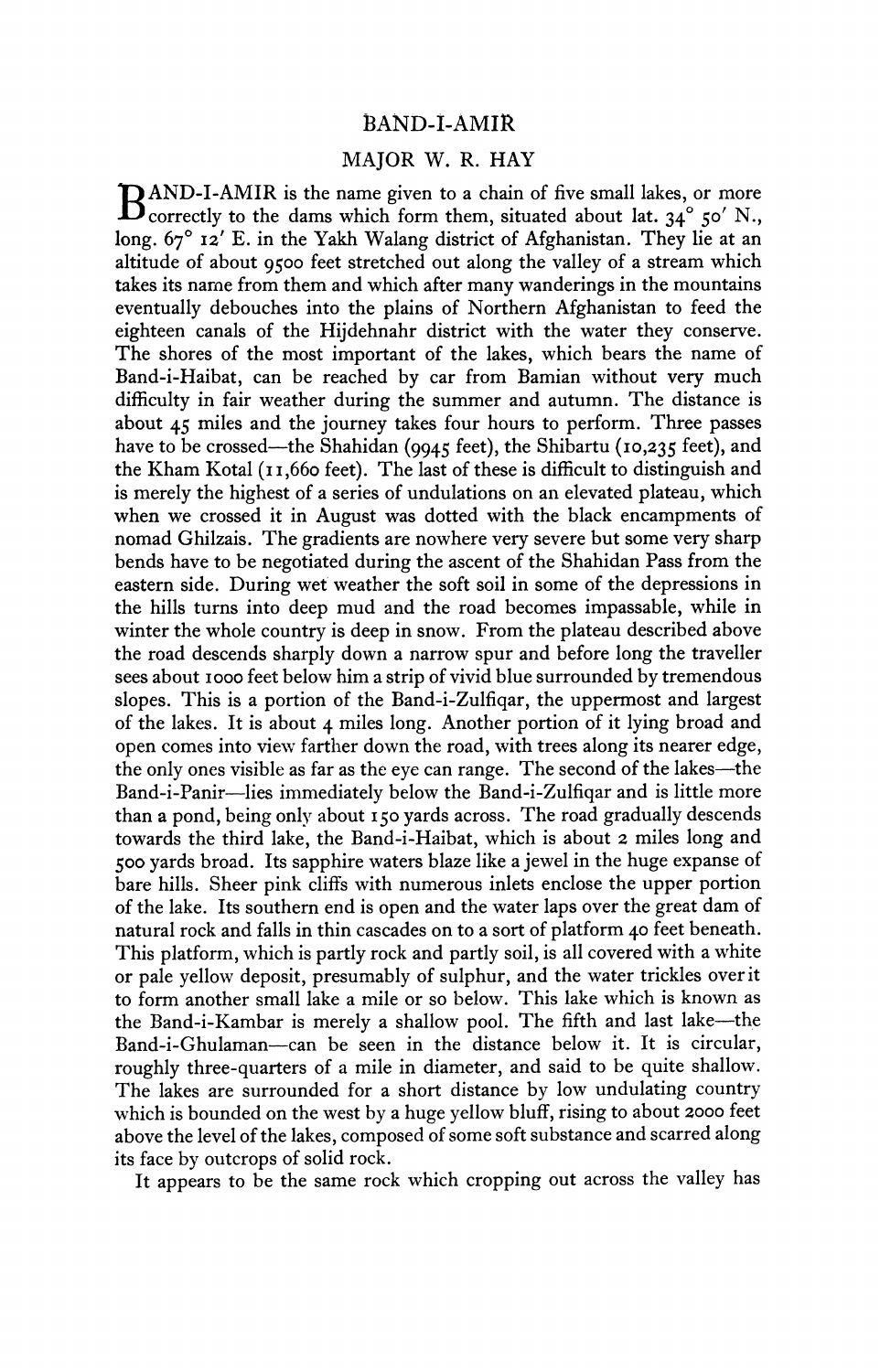

**Band-i-Haibat, looking north** 



**Band-i-Haibat, showing the shrine of Hazrat Ali**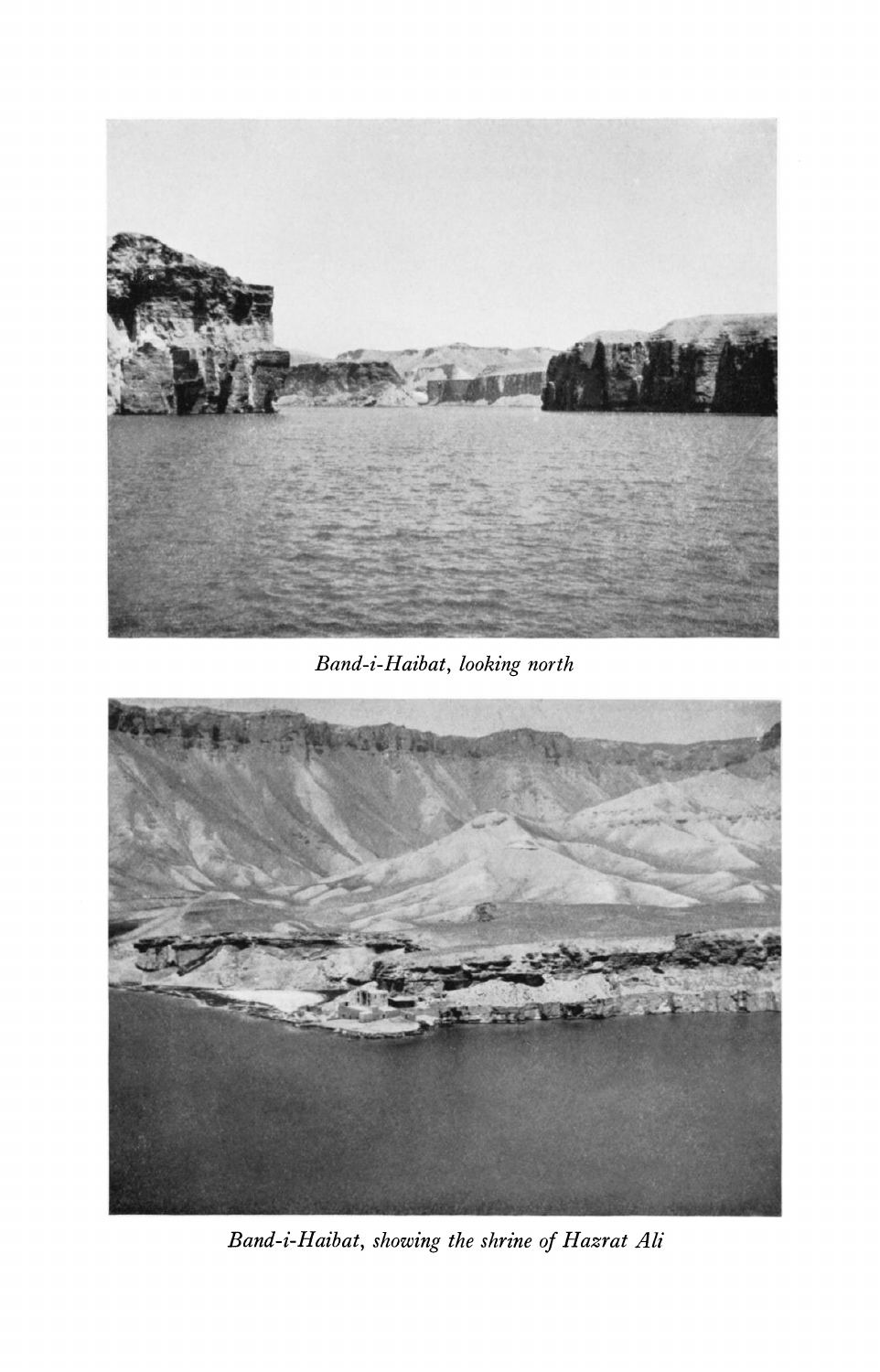

Band-i-Haibat

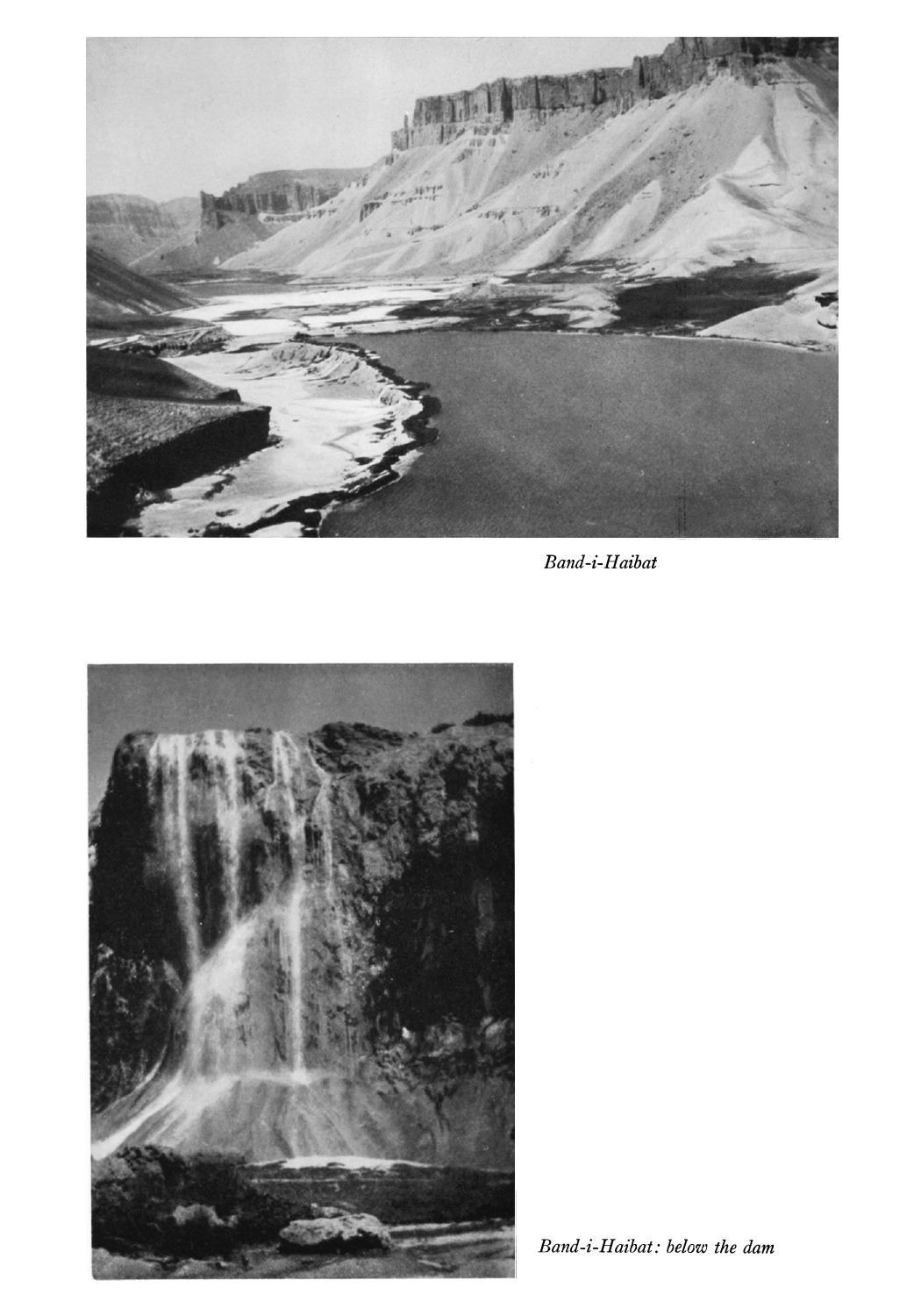## **BAND-I-AMIR**

**created a series of natural dams and formed these unexpected lakes. The barrier at the end of the Band-i-Haibat itself is a wall of solid rock about 40 feet high at the centre, of no very great thickness at any rate at the top and forming an almost perfect curve. The barrier which encloses the Band-i-Zulfiqar is said to be similar in character. The other three barriers are not so perfect and have only allowed comparatively small quantities of water to collect. The traveller crosses the white platform below the Band-i-Haibat and comes up on the western side of the lake where stands a white shrine sacred to Hazrat Ali, the son-in-law of the Prophet. All round the edge of the lake just below its surface runs a ledge of pure white rock which makes even deeper the intense blue of its waters. Swarms of great yellow fishes swim lazily about, and the whole with the quaint white shrine and the straight pink cliffs produces an impression of something nearer fairyland than anything else in this world that it has been my fortune to see.** 

**Soon after our arrival the local Hazaras began to collect and sat quietly**  round the shrine watching us. One produced a rope—rather than a line and caught one or two of the yellow fish—which are known locally as *chush*. **I went for a swim but the water was so cold that I did not stay in more than a minute. The lake is locally reputed to be unfathomable. It is said that the Amir Habibullah endeavoured to measure it and failed to find the bottom with 75 yards of rope. Numerous flowers grow round the open southern end of the lake and on the face of the rock barrier where it is not too steep. The Shiah Hazaras of the neighbourhood ascribe a miraculous origin to these dams which are so much stronger than anything human art could build. It is stated that in the days of old the land was ruled by an infidel king called Barbar (from whom the lakes are also sometimes referred to as the Band-i-Barbar), who oppressed his subjects mercilessly. One of them, who had been unable to pay some money demanded by the king and whose wife and children had been imprisoned in consequence, went in search of Hazrat Ali to obtain his assistance. He found him on the road near Haibak. Hazrat Ali told him to tie him up with a rope and take him for sale as a slave to Barbar. He was to demand an extravagant price and when Barbar asked the reason to say that the slave could do anything he was told to. This was done and Barbar demanded that the slave should perform three tasks in one day. The first was to kill the dragon of Bamian, the second to dam the valley where the lakes now lie, and the third to bring him the head of Ali. Ali forthwith slew the dragon of Bamian, and then in a mighty rage hurled the rocks together to form the Band-i-Haibat or the Dam of Wrath. He next as with a sword clove the mountains and created the Band-i-Zulfiqar or the Dam of the Swordsman. He then presented himself before Barbar and told him to load him with every chain he possessed. When he had been thus bound he recited the Muhammadan profession of faith on which Barbar and all his minions fell senseless. He thereupon burst his chains, slew a great part of Barbar's army and compelled Barbar himself to become a Muhammadan.** 

**The Band-i-Panir or the Dam of Cheese was created when a nomad woman presented Hazrat Ali with a cheese. He gave her gold in return and she became the ancestress of the Saiyads who now have the care of his shrine. Strictly speaking the term Band-i-Amir is only applied to the three upper dams**